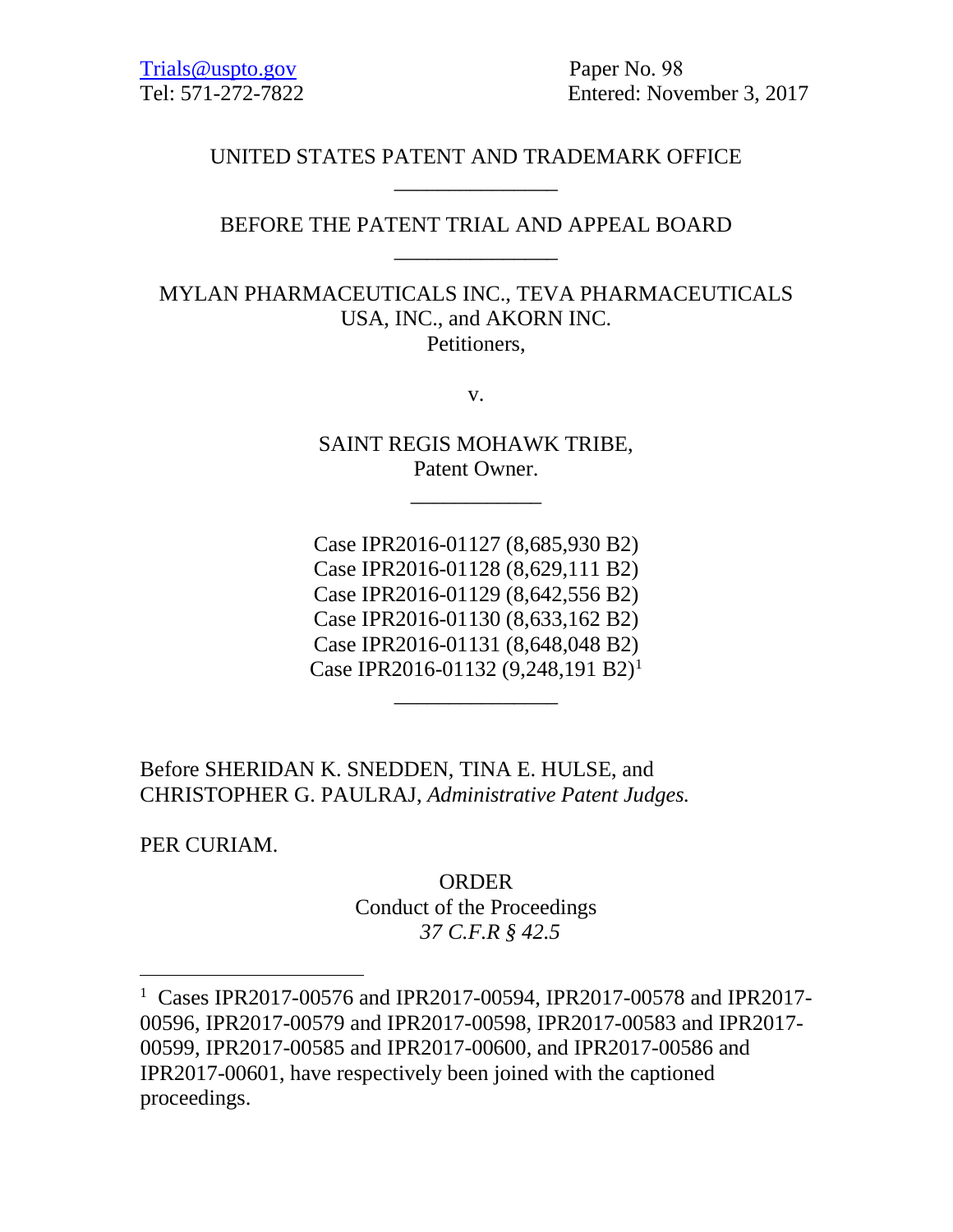Over the past two weeks, we have received several requests via email regarding various issues. We address each issue below.

### *1. Request for Briefing from* Amicus Curiae

On October 25, 2017, the Board received an e-mail from High Tech Inventors Alliance (HTIA) requesting leave to file a brief as an *amicus curiae* on the question presented in the Tribe's motion to terminate. Ex. 300[2](#page-1-0).<sup>2</sup> HTIA is a nonprofit corporation whose members are Adobe Systems, Inc.; Amazon.com, Inc.; Cisco Systems, Inc.; Dell Inc.; Google Inc.; Intel Corporation; Oracle Corporation; and salesforce.com, inc. *Id.* According to HTIA, its members are "frequent users of the Patent and Trademark Office's *inter partes* review process [who] are also keenly interested in ensuring that the IPR process remains available to resolve questions of patentability in an efficient and timely manner." *Id.* HTIA stated that the Tribe does not consent to its request. In a subsequent email, Petitioners indicated that they do not object to HTIA's request.

We recognize that we previously denied a request to file an amicus brief from the Association for Accessible Medicines (AAM). Paper 85, 5. At that time, the Tribe's counsel stated that if AAM is permitted to file an amicus brief, then other tribes should be permitted to file amicus briefs in support of the Tribe's motion. *Id.* Moreover, Petitioners stated that they did not support the filings if they would result in further delay of these

<span id="page-1-0"></span> $<sup>2</sup>$  All exhibits and paper numbers cited in this Order refer to those</sup> documents filed in IPR2016-01127. Similar papers and exhibits were filed in the other proceedings.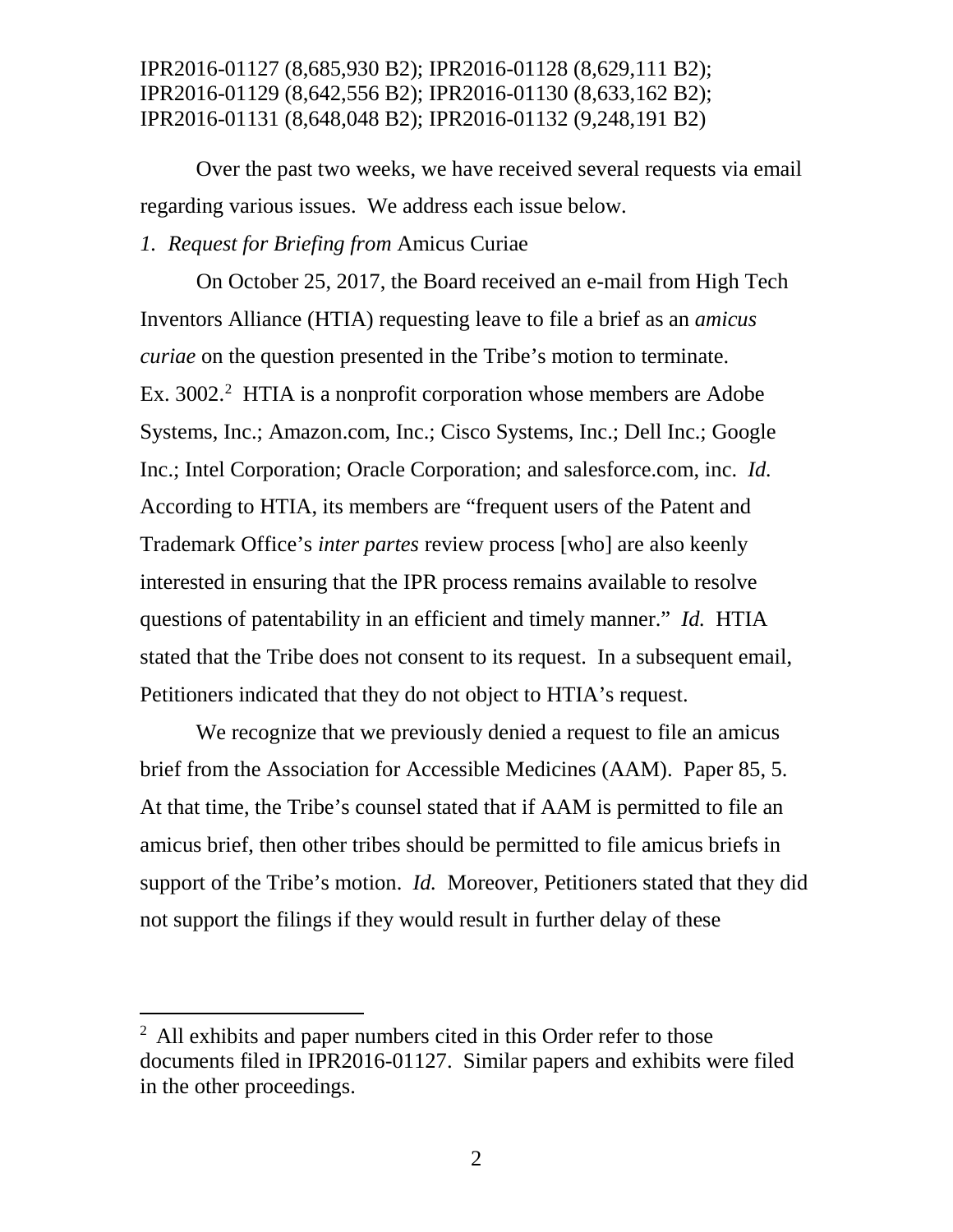proceedings. *Id.* Now, however, Petitioners indicate that they do not object to HTIA's briefing request.

Given that the Tribe's motion presents an issue of first impression for the Board and that the parties' briefing on the motion is complete, we are persuaded that briefing from interested *amici curiae* is now warranted in these proceedings. Accordingly, we grant HTIA's request to file an amicus brief of no more than 15 pages by December 1, 2017. Furthermore, we authorize briefing from any other *amici curiae*, which shall also be no more than 15 pages by December 1, 2017. To the extent possible, to avoid redundancy and in the interests of efficiency, we direct any interested *amici*  who wish to present similar arguments to the Board to coordinate in their filing of a joint *amicus* brief. Arguments redundant to those already presented by the parties or other *amici* may not be considered.

Petitioners and the Tribe are each authorized to file a single response to any amicus briefing by December 15, 2017. The responses shall be no longer than 15 pages.

No further briefing is authorized at this time.

### *2. Petitioners' Request for a Surreply*

On October 25, 2017, we received a request from Petitioners for authorization to file a surreply in response to the Tribe's reply in support of the motion to terminate. The Tribe opposes Petitioners' request.

In light of our authorization for the parties to file responses to the amicus briefs, we believe a surreply is unnecessary. Petitioners' request for a surreply is therefore denied.

3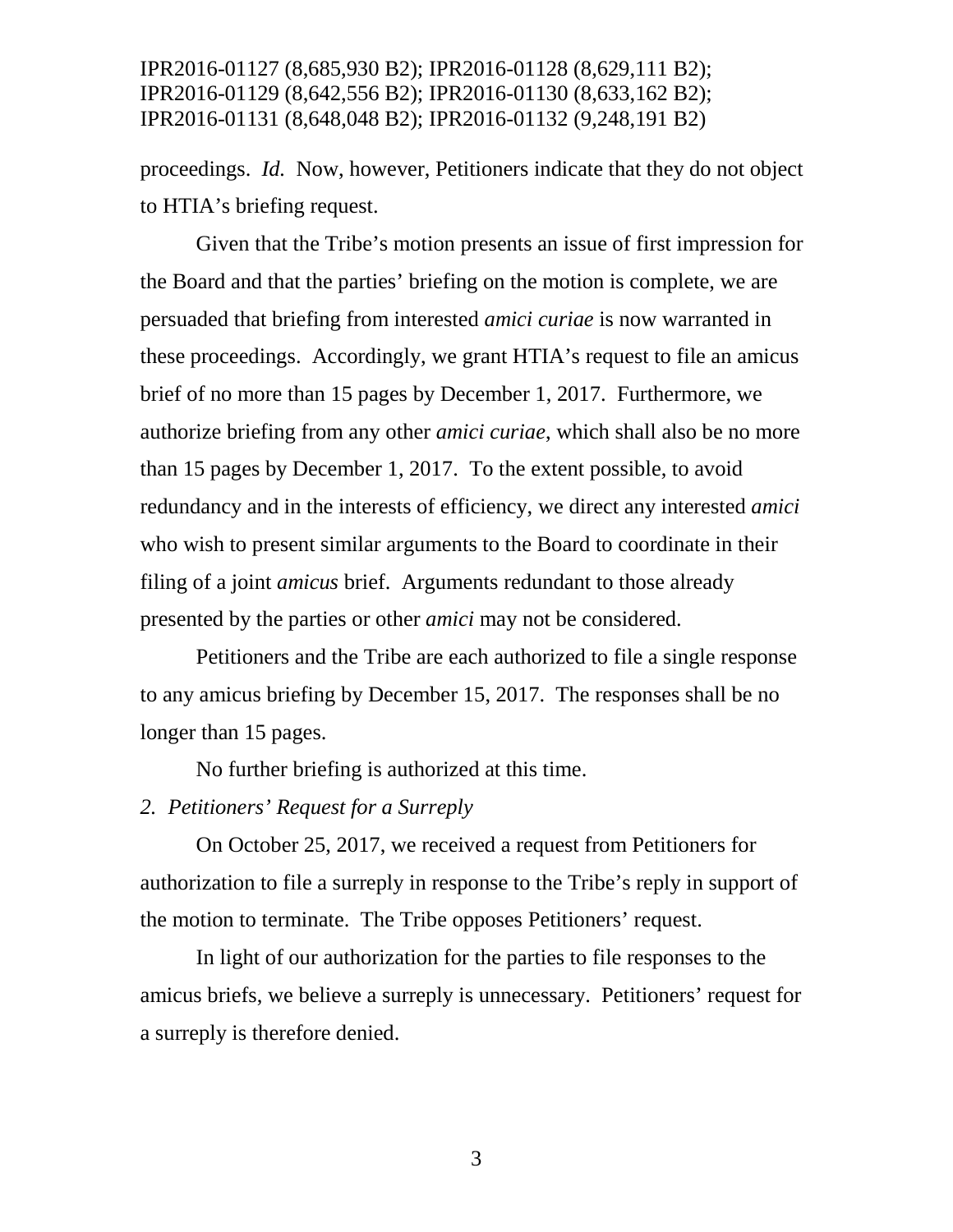### *3. Allergan's Renewed Request to Withdraw as Counsel*

During a prior conference call, Allergan's counsel sought leave to file a motion to withdraw as counsel in these proceedings. Paper 85, 4. We denied that request, but stated that Allergan's counsel may renew its request after briefing on the Tribe's motion is complete. *Id.* On October 31, 2017, the Board received an email from Allergan's counsel renewing its request for leave to file a motion to withdraw as counsel.

Given the outstanding issue presented in the parties' briefs as to whether Allergan retains an ownership interest in the challenged patents and in light of our decision to allow additional briefing from *amici curiae*, we again deny Allergan's counsel's request to file a motion to withdraw without prejudice. Allergan's counsel may renew the request once all briefing is complete. At that time, Allergan's counsel should confer with Petitioners and indicate in its request whether Petitioners oppose the motion to withdraw.

#### *4. Statutory Deadline*

We instituted *inter partes* review in each of these proceedings on December 8, 2017. Paper 8. According to 35 U.S.C.  $\S$  316(a)(11), we must issue a final written decision in an *inter partes* review no later than one year after institution, except that the Director "may adjust the time periods in this paragraph in the case of joinder under section 315(c)." *See also* 37 C.F.R.  $\S$  42.100(c) ("The time [for entering a final written decision] can be ... adjusted by the Board in the case of joinder."). Because these proceedings were joined with the proceedings filed by Teva Pharmaceuticals USA, Inc.

4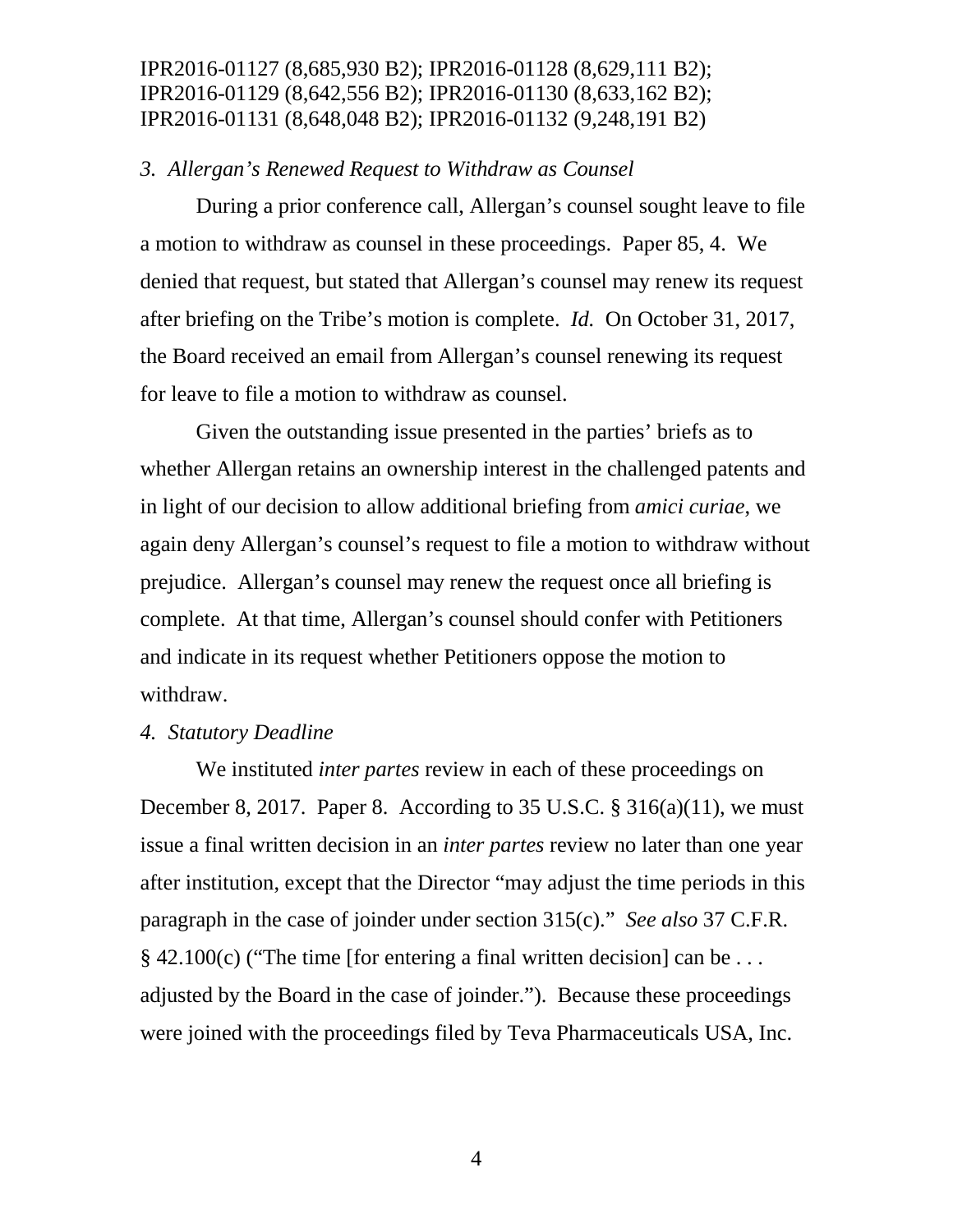and Akorn Inc. under 35 U.S.C. § 315(c) (Papers 18 and 19), we adjust the deadline to enter a final written decision to April 6, 2018.

Accordingly, based on the foregoing, it is:

ORDERED that High Tech Inventors Alliance's request for authorization to file a brief as *amicus curiae* on the issues presented in the Tribe's motion to terminate is *granted*;

FURTHER ORDERED that any other *amicus curiae* who wishes to file a brief related to the Tribe's motion to terminate is authorized to do so;

FURTHER ORDERED that any amicus brief shall be no longer than 15 pages and shall be filed no later than December 1, 2017;

FURTHER ORDERED that the parties may each file a single response to the amicus briefs;

FURTHER ORDERED that the parties' responses to the amicus briefs shall be limited to 15 pages and filed by December 15, 2017;

FURTHER ORDERED that Petitioners' request for a surreply to the Tribe's motion to terminate is *denied*;

FURTHER ORDERED that Allergan's counsel's request for authorization to file a motion to withdraw as counsel is *denied* without prejudice;

FURTHER ORDERED that Allergan's counsel may renew the request to withdraw after amicus briefing and the parties' responses are complete; and

FURTHER ORDERED that the time to enter a final written decision in these proceedings is adjusted to April 6, 2018.

5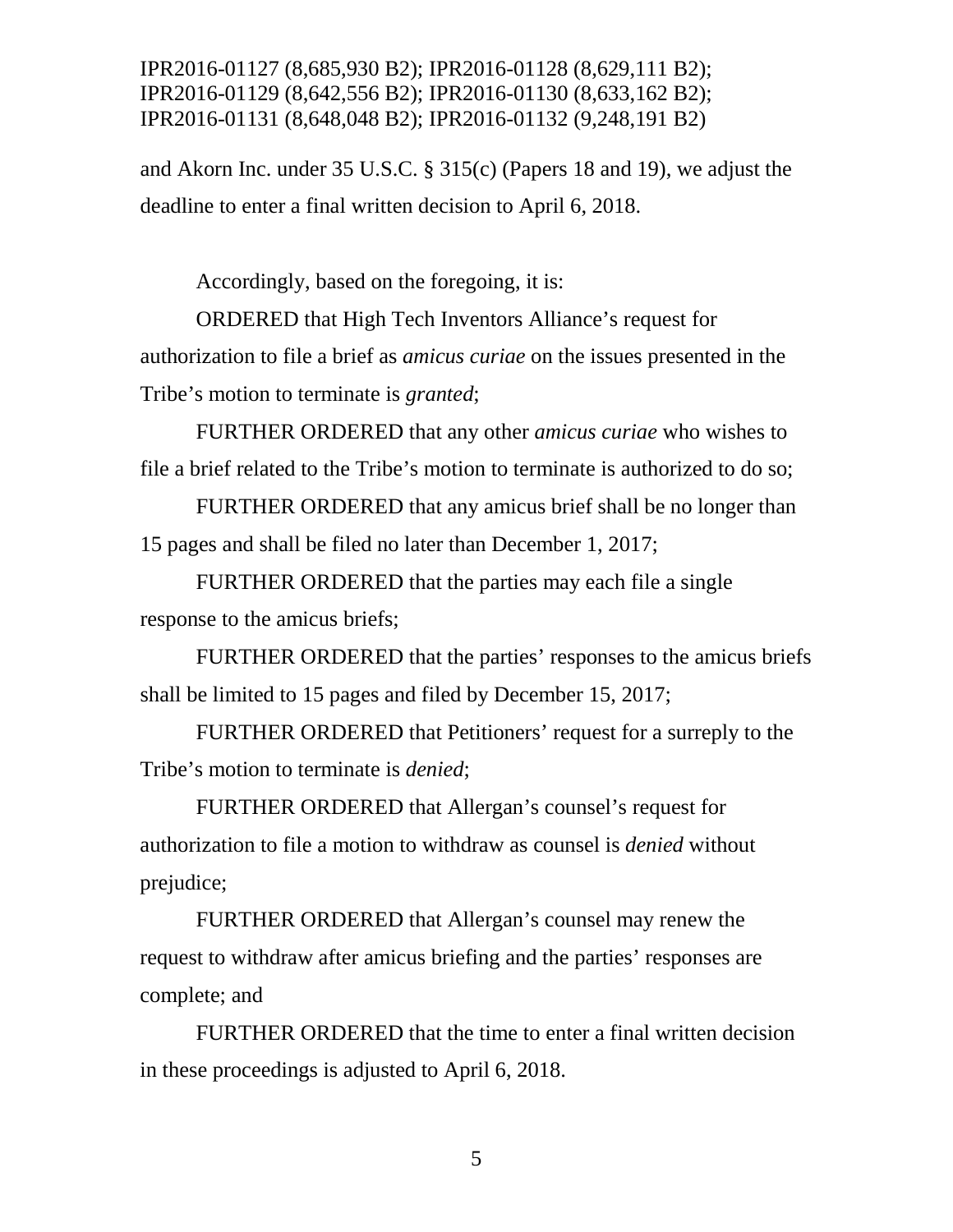### PETITIONER MYLAN:

Steven W. Parmelee Michael T. Rosato Jad A. Mills WILSON SONSINI GOODRICH & ROSATI sparmelee@wsgr.com mrosato@wsgr.com jmills@wsgr.com

PETITIONER TEVA:

Gary Speier Mark Schuman CARLSON, CASPERS, VANDENBURH, LINDQUIST & SCHUMAN, P.A. gspeier@carlsoncaspers.com mschuman@carlsoncaspers.com

PETITIONER AKORN:

Michael Dzwonczyk Azadeh Kokabi Travis Ribar SUGHRUE MION, PLLC mdzwonczyk@sughrue.com akokabi@sughrue.com